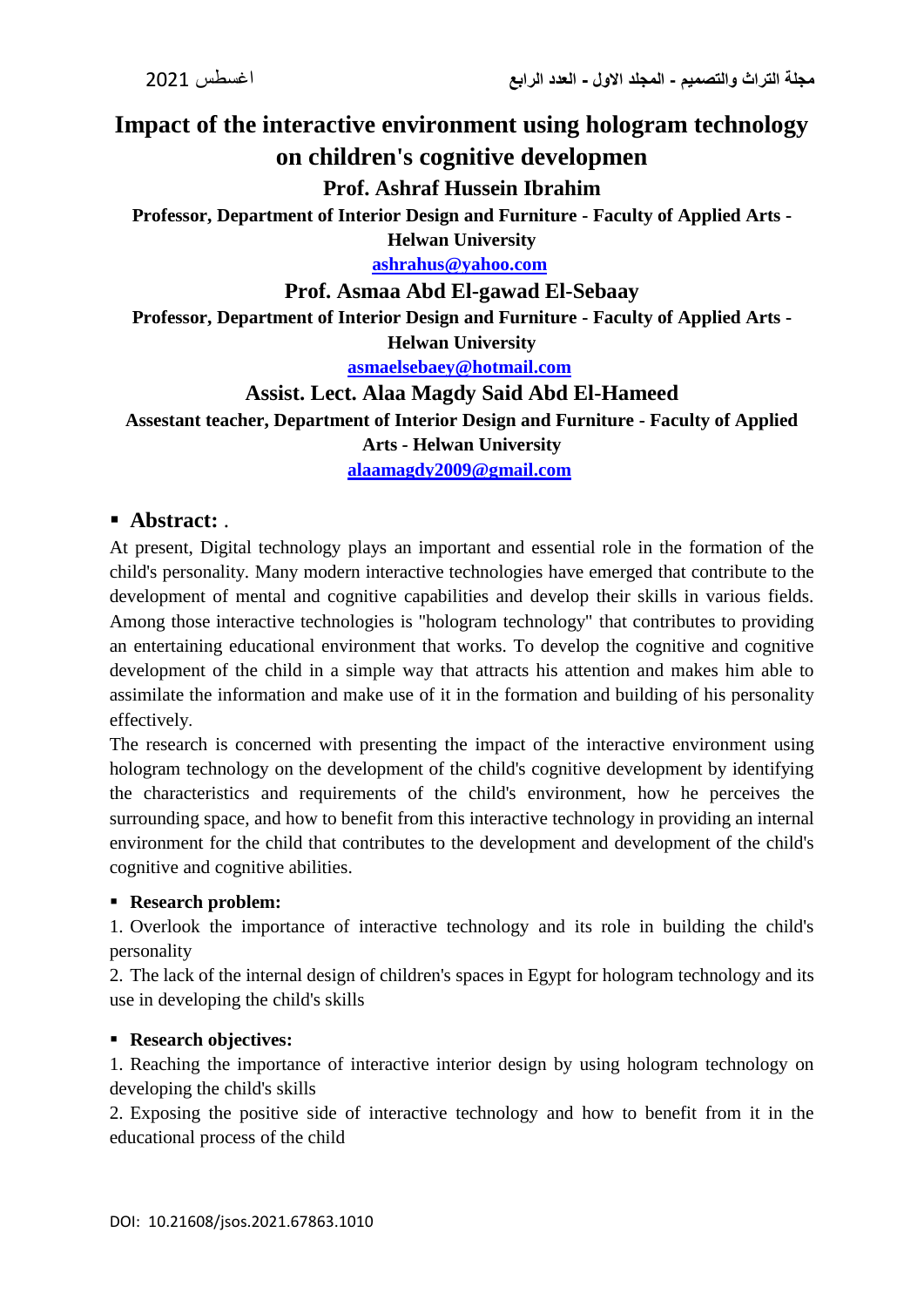### **Importance of research:**

1. Activating the role of interactive interior design using hologram technology in preparing the internal environment for the child to develop and develop his various skills.

2. Shedding light on the impact of hologram technology on developing the child's cognitive and cognitive skills.

#### **Research hypotheses:**

1. There is a strong relationship between interactive interior design and building the child's personality

2. The use of hologram technology in the child's internal design helps in providing an entertaining educational environment for the child.

#### **Research methodology:**

1. The inductive approach: through books, references and scientific messages that clarify the requirements of the child's environment to develop his cognitive and cognitive skills, and learn about hologram technology and how to apply it within the child's internal space.

2. The analytical descriptive approach: through an analysis of some interactive interior design work using hologram technology inside the child's spaces

## **Introduction:**

Childhood is considered one of the most important stages in a person's life. Many studies have proven the importance of the environment surrounding the child in forming his personality, thought, and perception of the surrounding world, as it affects all aspects of his growth: physical, psychological, behavioral, perceptual, cognitive and creative."

Among those experiences acquired by the child are to get acquainted with the types of modern technology and to keep pace with the development of the world around him. Despite the multiplicity and difference of opinions about the role of technology and its impact on the personality of the child, digital technology and electronic games have become an essential and effective role in the child's life in particular that cannot be ignored or dispensed with.

Therefore, recent educational trends have emerged that emphasize the role of modern technologies in the educational process of the child and how to use them in developing his intellectual and innovative capabilities through the development of his perception, thinking and imagination skills.

From here comes the role of the interior designer in trying to benefit from this technological development in developing the educational thought of the child and developing his innovative and intellectual capabilities by designing interactive internal spaces that raise the competence and development of the child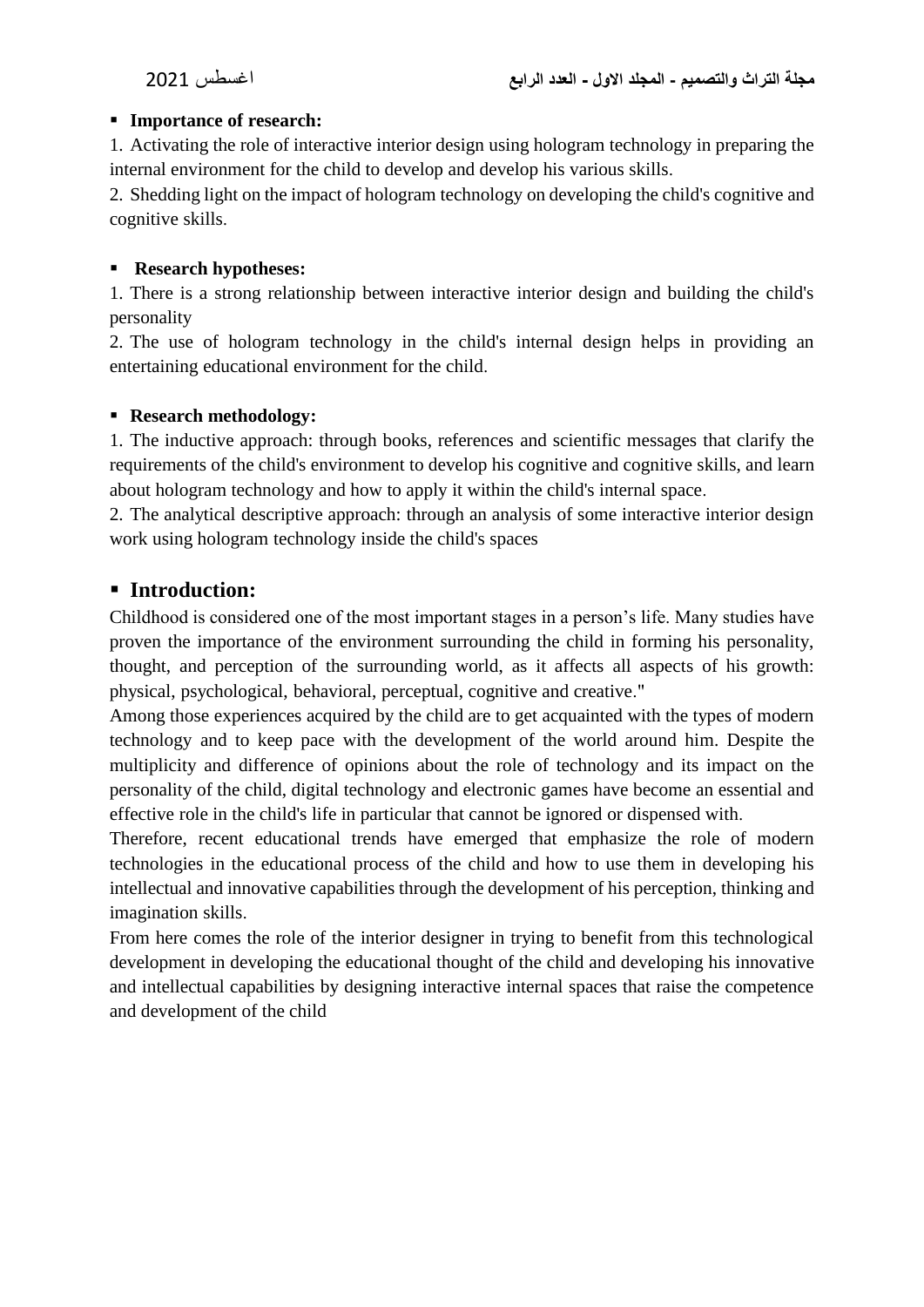## **1. The child's relationship with the surrounding environment:**

There is a very strong relationship between the child and the surrounding environment, The impact of the environment on the child is divided into two main parts:

| The impact of the environment on the child |                                                                                              |
|--------------------------------------------|----------------------------------------------------------------------------------------------|
| Direct impact                              | <b>Indirect impact</b>                                                                       |
|                                            | It affects the child's general mood, behavior,   Affects the formation of basic meanings and |
|                                            | performance, and perception of what is $\vert$ concepts in the child, which in turn affect   |
| around him                                 | behavior and social attitudes.                                                               |

### **Environmental requirements of the child in late childhood:**

Recent trends and studies related to the child indicate the importance of satisfying the needs and requirements of the child in the different stages of childhood, as it seeks to achieve the proper growth of children in adulthood. These requirements or the needs of the child can be divided into:



## **2. Mental and cognitive development of the child:**

**Mental growth** is represented in increasing flexibility in thinking, increasing understanding of relationships between things, and increasing the ability to classify. Thinking develops to reach thinking about abstract subjects, and it becomes more able to use symbolic imagination of things, **As for cognitive development**: it is the growth associated with the mental development and the growth of thinking in the child, as the child's acquisition of many mental cognitive experiences and achievement skills affects the speed of his mental and cognitive development.

# **3. The child's perception of the vacuum (perception stereochemistry of the child):**

In childhood, the child is exposed to the perception of the space surrounding him and the extent of his psychological, mental and social influence on him, which appears on his behavior clearly within the boundaries of this emptiness, and through the child's cognitive development he can develop his concepts of the spatial vocabulary surrounding him from simplicity to complexity and from abstraction to composition and so on. from these concepts:

- A. The surface concept of space:
- B. The anthropomorphic concept of space:
- C. The Geometric Concept of Space:

## **4. Modern technology in the spaces of the child:**

One of the most important technological techniques that appeared recently in the field of interior design is the interactive interior design and the use of interactive technologies inside the spaces of the child.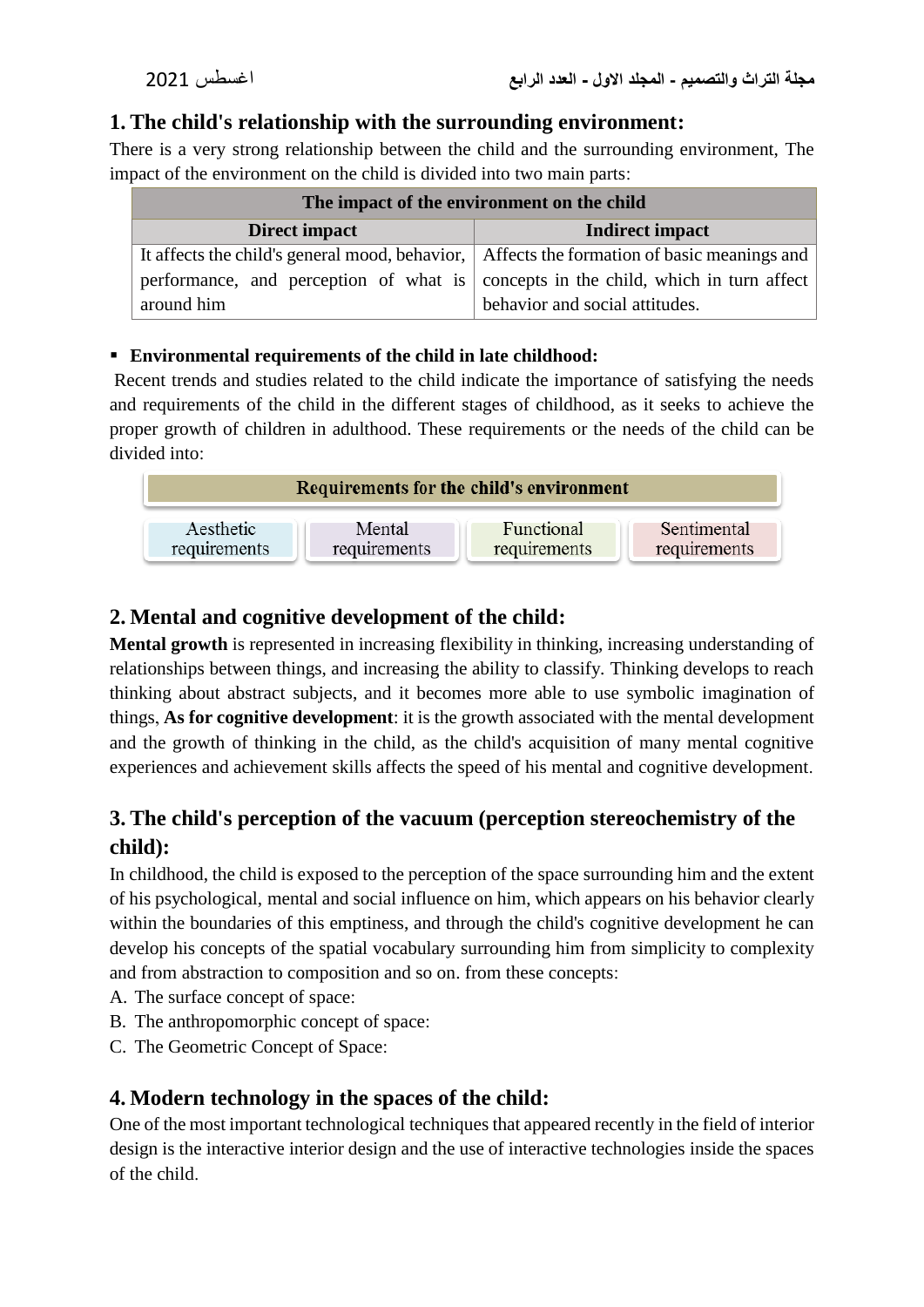**مجلة التراث والتصميم - المجلد االول - العدد الرابع** اغسطس 2021

**A.Interactive Design :**The interactive technology appeared in an innovative and fun new way to be an attraction to the user in general and to the child in particular, as it is considered a tool that connects the reality in which the user lives and the land of imagination.

#### **B. The effect of using interactive design on the child:**Many interactive techniques



**[https://www.dreamstime.com/photos](https://www.dreamstime.com/photos-images/interactive-globe.html)[images/interactive-globe.html](https://www.dreamstime.com/photos-images/interactive-globe.html)**

directed at the child are concerned with educational support for the child in an attempt to solve the problems of traditional "indoctrination" education.

## **5.Hologram technology:**

## **Defining the hologram technology as:**

Presenting a visual presentation based on stereoscopic imaging within an interactive environment prepared for that. It works on reconstructing a high-quality three-dimensional image that simulates reality using lasers "light rays" and electronic digital imaging

## **Components of the internal environment of hologram technology:**

In order to get an internal space that contains elements designed with hologram technology, we need:



**Types of holograms:** There are two types of hologram technology, They are:

## **The effect of hologram technology on the child's cognitive development:**

1.Embodying the concepts and information by displaying them closer to reality, which helps the child to quickly understand and perceive the information

2.Stir up curiosity and suspense in the child and encourage him to deal with it as soon as possible to find out everything that is going on in his mind

3.Provide the opportunity for the child to experiment and discover all possible solutions through the mutual interaction between them

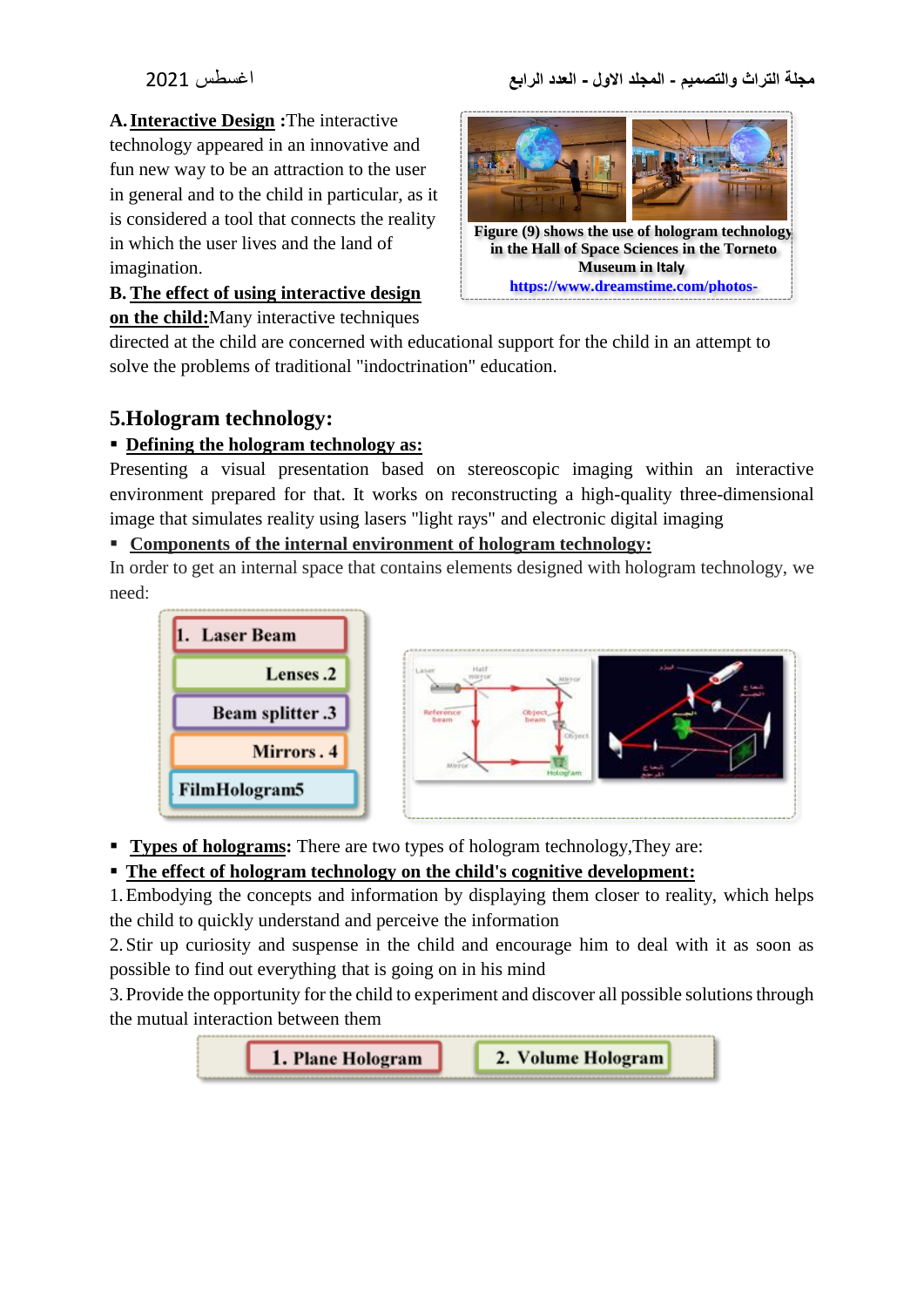# **6. Examples of "hologram technology" in the interior design work directed at children:**

There are many interactive interior design works for children using hologram technology, some of which are for an educational purpose, some are for play and fun, and some are for an aesthetic purpose, and we can mention the following:

## **1. The Science Museum of Trento (MUSE):**

The Toronto Museum is located in the south of the historic Palazzo delle Albere, Italy, and was designed by Italian architect Renzo Piano. .

**Figure (10) illustrates the use of elephants in shows inside the German Circus using hologram technology**



the building has six levels (two underground and four above ground) all floors. It was updated in 2013 to use interactive technology and hologram technology in many of its fields.

## **2.German Circus:**

The German circus relied on the use of holograms using hologram technology instead of using live animals for the purpose of obtaining a unique, magical experience.

## **3. Mind Blowing 7D Show at Dubai Mall :**

The latest entertainment shows were set up inside the Dubai Mall using the highest technology from the hologram "7D" to be a turning point in the world of entertainment within the Arab world, by presenting shows of different animals within the environment in which they live with hologram technology, which makes the child or visitor recognize through the visual and sensory effects. On those animals



**[wing-7d-show-at-dubai-mall](http://upriser.com/posts/mindblowing-7d-show-at-dubai-mall)**

### **Results:**

1. The interactive interior design pl[ays an important role in the child's life and the form](https://www.dreamstime.com/photos-images/interactive-globe.html)ation of his personality, as it clearly affe[cts his thinking and perception of the space around h](https://www.dreamstime.com/photos-images/interactive-globe.html)im. 2. The hologram technology is one of the best methods that affect the development of a child's skills and mental and mental abilities.

3. Interactive design using hologram technology is considered a new pattern that contributes to changing the traditional thought to teach the child and develop his skills.

## **Recommendations:**

1. Paying attention to developing the child's internal spaces and trying to take advantage of hologram technology to develop his skills.

2. When designing internal spaces directed at the child, the interior designer should take into account the use of interactive technology, especially in the educational field